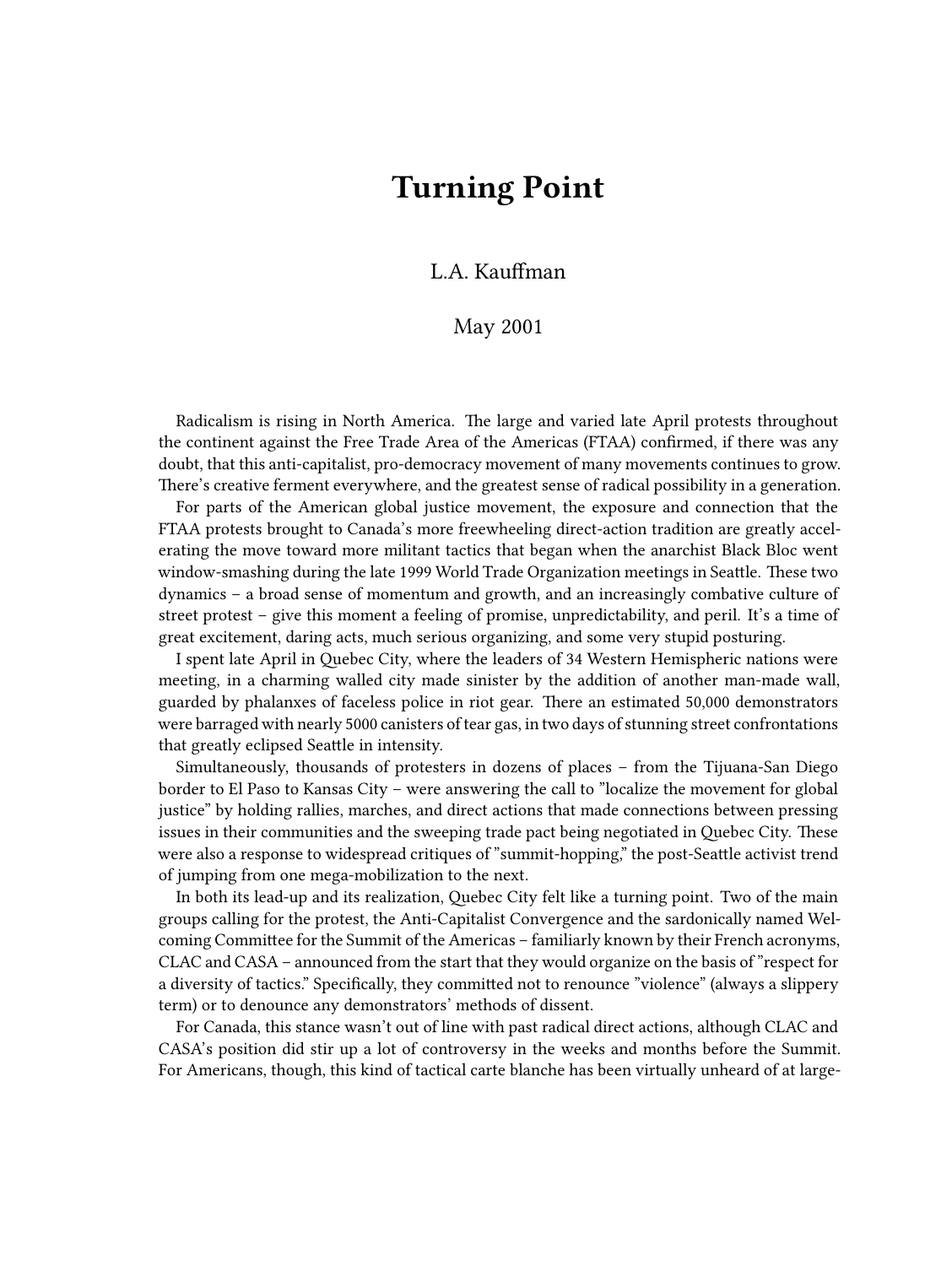scale protests since the street-fighting days of the late 1960s. Beginning with the anti-nuclear movement of the mid-1970s, it's been standard procedure at most mass actions in the United States to have nonviolence codes, explicit agreements about the limits of acceptable behavior that all participants are asked to respect. They have varied in intensity and scope. Some codes have been incredibly sweeping, prohibiting even angry speech, while others have been more limited, mainly proscribing physical violence against people (including police).

One of the hallmarks of the direct-action anti-globalization movement in the United States has been its growing unease with these traditional rules. It's not that there's been a mass embrace of street combat or property destruction among American radicals, although interest in those tactics is clearly growing among a small but highly visible group. Instead, there seems to be a broadening consensus against denouncing people who do those things, a reluctance to draw lines between "good" and "bad" protesters, and a recognition that the overwhelming majority of the violence to date has come from the police.

In Quebec City, outrage at the hated wall and the vicious tear gassing quickly overwhelmed much lingering ambivalence about the "diversity of tactics" approach. When armed thugs are barraging you with chemical weapons simply because you've gathered to oppose the secret negotiations of a tiny elite, it's hard to get real worked up about whether folks should be throwing rocks at them or not. Don't get me wrong: I strongly disagree with some things that Black Blocers did in Quebec, particularly the use of Molotov cocktails. But out there in the streets, under attack, the atmosphere was one of almost total unity.

From moment to moment, you felt you were in the midst of a fireworks display, a sporting event, or a war zone. A low thwomping sound announced the discharge of each gas canister, and you looked up at the sky to trace its arcing path and gauge how close to you it would land. There's a delay then before the noxious chemicals are actually released, and in those crucial seconds, the crowd would wait to see if someone – usually a Black Blocer wearing thick gloves – would pick up the superheated thing and hurl it back at the cops. Often, someone would, and a huge cheer would go up as you saw the trail of gas head toward the police line. Or, if not, a thick toxic cloud would begin to spread; some folks would panic, but others always urged the crowd to stay calm. There would be cries for medics to wash out the burning eyes of the unprotected – the movement medics were flat-out amazing, selfless and superbly prepared – and before long, you'd hear the French chant that became the watchword for the action: "*So – so – so – solidarité!"*

This scene repeated itself countless times, most movingly for me on Saturday evening, the second and larger of the two big days of protest. My buddy Mark and I joined a crowd of perhaps a few thousand engaged in one of these standoffs on an elevated ramp of the Dufferin-Montmorency Highway, which juts out from a high cliff that the police were seeking to clear of protesters. The gassing was relentless: canister after canister of the foul stuff, sometimes so much of it you could hardly see. But the more they shot at us, the more it made people want to stay. Mark and I had mediocre goggles but great masks – the kind painters use when working with solvents – so we were pretty well protected, but all around us were people with nothing more than vinegar-soaked scarves around their faces, coughing and crying but still chanting their solidarity and standing firm.

Suspended in air, we all held our surreal ground as best we could, but inevitably we were pushed slowly down the ramp, as the riot squads advanced and blanketed us with poison. When it comes down to brute force, after all, the state will always win. But below, underneath the freeway's concrete tangle, was L'Îlot Fleurie, a longtime sculpture and community garden that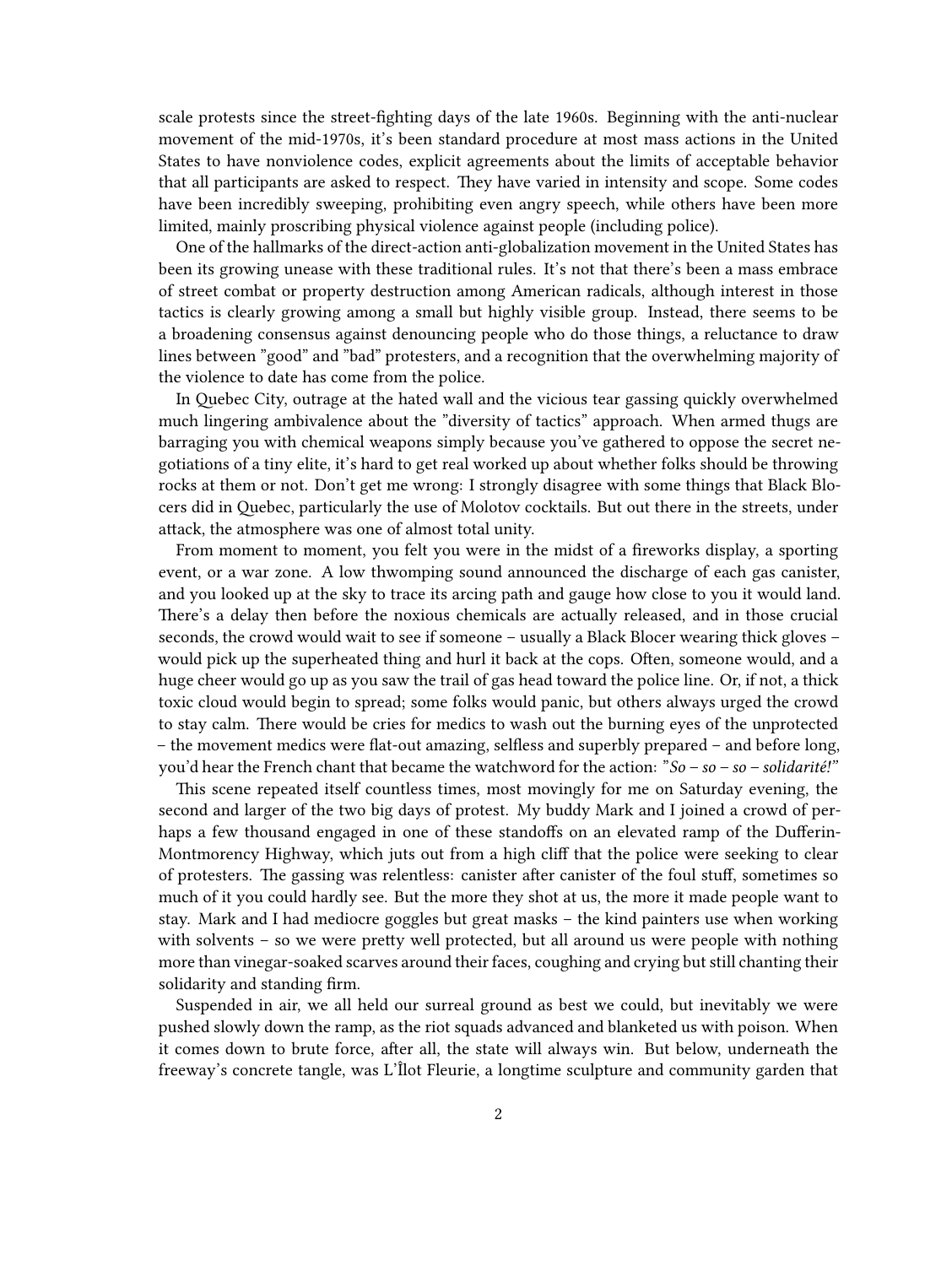served as a kind of staging ground for the protests. Mark and I had been there earlier – it was, among other things, where Food Not Bombs was serving up free meals to all comers – but as we descended we saw that the place was now packed with thousands and thousands of bedraggled, euphoric veterans of the weekend's battles. People were creating art, sharing food, providing first aid, building bonfires, and making music – astonishing music, for their instrument was the freeway itself, its guard rails and light posts transformed into the biggest, most sonorous drum set you ever heard. We threw down our packs and joined the joyous rave, dancing beyond all fatigue. Up on the cliff you could see the glint of streetlights on the face shields of the riot cops, and it made us smile: Sure, they had walled us out and pushed us down, but it had only brought us all more strongly together, and that counted as victory.

In certain radical circles back in the States, though, the militant acts at the front lines are being seen – and celebrated – in isolation, as part of a growing mystique of insurrection. Check out the collage poster of FTAA photos assembled by the Barricada Collective, a Boston-based anarchist group that has been influential in promoting Black Bloc actions. It features image after image of young men in the throes of battle – tossing a gas canister, waving a red flag, pushing down the fence, wielding a big stick, lifting a barricade – with the yeah-right tag-line, "against the violence of capitalism and the state." Perhaps one or more of the costumed figures is a woman, but I doubt it (even though there are plenty of women Black Blocers). You don't see any of the medics in the poster, or the folks who supplied us with food, or the camaraderie of L'Îlot Fleurie. You see anger and adrenaline, but you don't see solidarity.

Meanwhile, I'm hearing more and more loose talk about dangerous things: someone saying there should be "lots more violence" in the movement; others talking up the idea of armed struggle; jokes about explosives that leave a sense of unease. And I wonder if all the folks who are moving toward greater militancy have really thought through the possible consequences. Given the government's posture to date toward the global justice movement, and the Black Bloc in particular, I think it we could soon see people doing serious jail time for things that happen during demonstrations.

A call is already circulating for a "diversity of tactics" Black Bloc at the next big summit action, outside the Washington, D.C. meetings of the International Monetary Fund and World Bank in early October. It reads, in part, "We will not be content with reforming, or even abolishing the IMF/World Bank. We will not rest until every last bank has been burned, till the last memory of banks has been erased from our world."

I find this hyperbole more humorous than menacing. But it brings me back to the debate about summit-hopping, and why it's a problem for the movement. New York-based activist Lesley Wood says, rightly I think, that major mobilizations and local organizing don't have to be seen as antithetical to one another, assuming people are involved in both: Big actions like Seattle or Quebec City inspire and energize people in ways that can directly or indirectly benefit community-based campaigns when they return to their home towns.

Radicals whose activism largely consists of mobilizing for one big action after another, however, tend to develop very different politics from those who are deeply enmeshed in local organizing. There's a kind of rigor to nuts-and-bolts campaigning with concrete, immediate stakes – say, fighting to stop a power plant from being built in a low-income neighborhood with epidemic asthma rates – that privileges strategy over gestures. Without that grounding, it's all too easy to make the great militant error of elevating tactics to principles, rather than seeing them as tools, and to engage in confrontation for its own sake.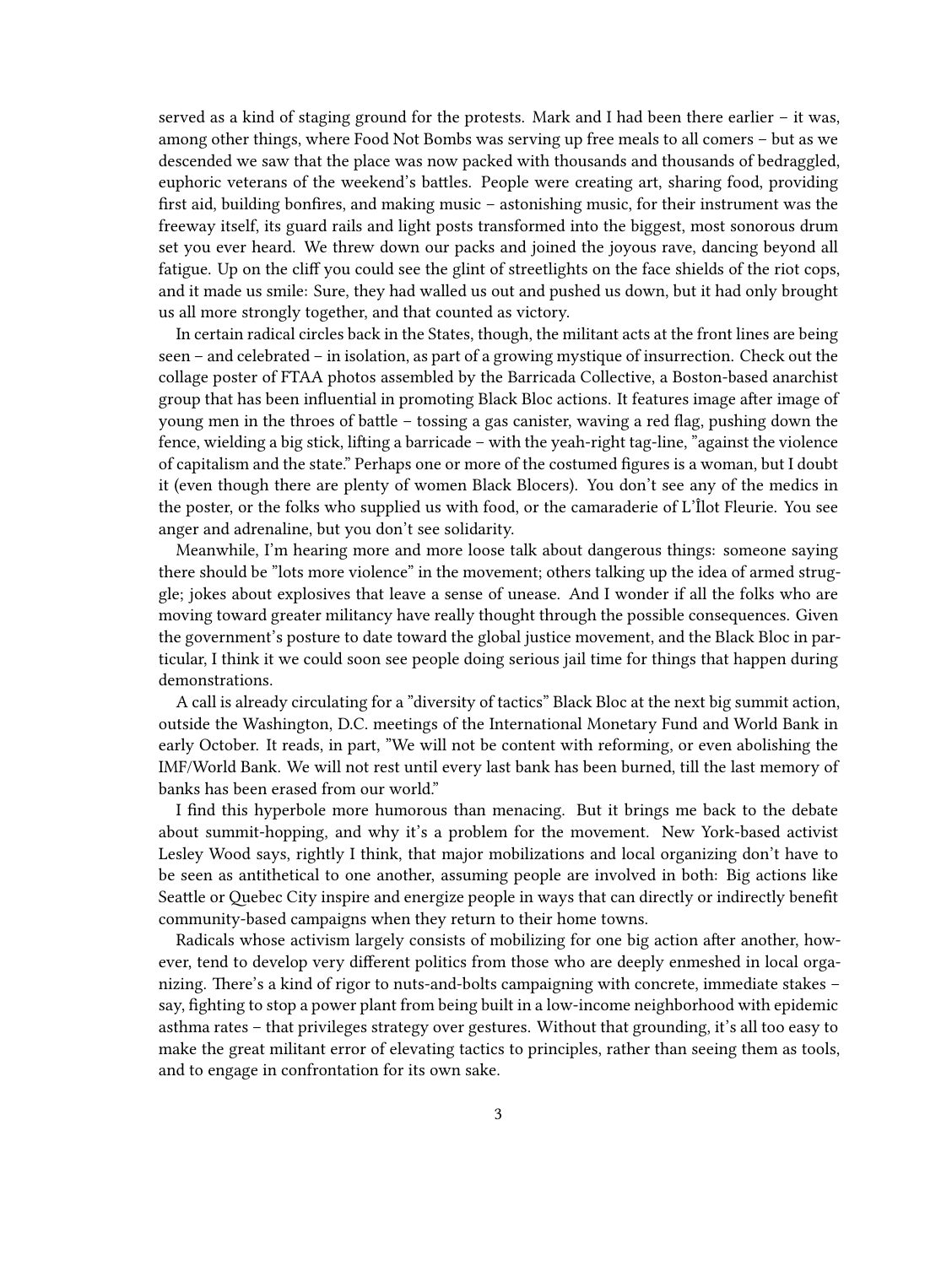But even as I worry about a creeping recklessness that's likelier to fuck people up than fuck shit up, it's clear that the audacity of the Black Bloc is an electric charge – and it's getting people juiced. CLAC has a slogan: "It didn't start in Seattle, and it won't end in Quebec City." Look for things to intensify.